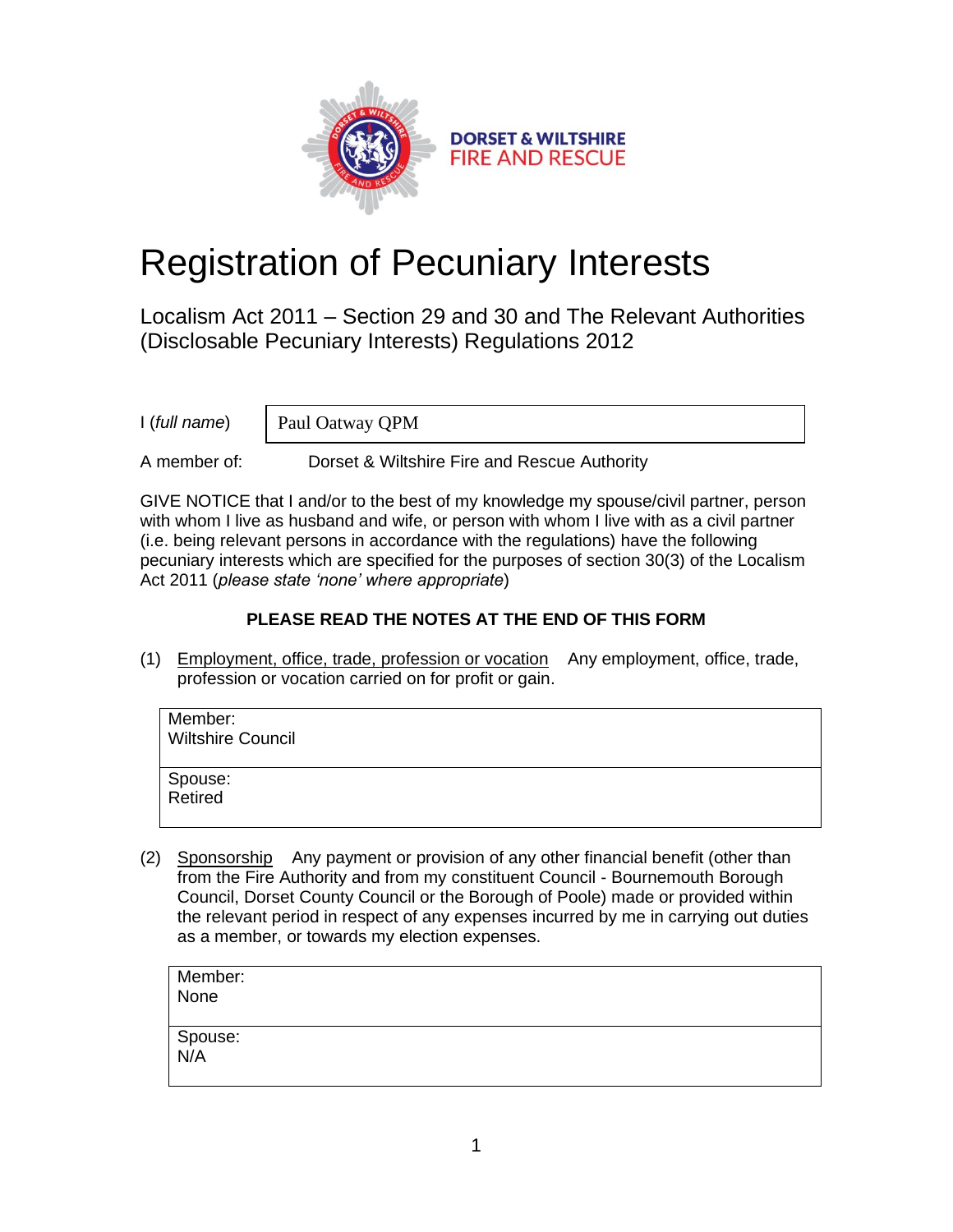- (3) Contracts Any contract which is made between the relevant person (or a body in which the relevant person has a beneficial interest) and the Fire Authority – (i) under which goods or services are to be provided or works are to be executed; and
	- (ii) which has not been fully discharged.

| Member:<br>None |  |  |
|-----------------|--|--|
| Spouse:         |  |  |
| N/A             |  |  |

(4) Land Any beneficial interest in land which is within the area of the Fire Authority.

| Member: |
|---------|
|---------|

Meadow View, Milton Lilbourne, Wiltshire

Spouse:

Meadow View, Milton Lilbourne, Wiltshire

(5) Licences Any licence (alone or jointly with others) to occupy land in the area of the Fire Authority for a month or longer.

| Member:<br>None |  |
|-----------------|--|
| Spouse:         |  |
| N/A             |  |

- (6) Corporate Tenancies Any tenancy where, to my knowledge
	- (i) the landlord is the Fire Authority; and
	- (ii) the tenant is a body in which the relevant person has a beneficial interest.

| Member:<br>None |  |  |
|-----------------|--|--|
| Spouse:         |  |  |
| N/A             |  |  |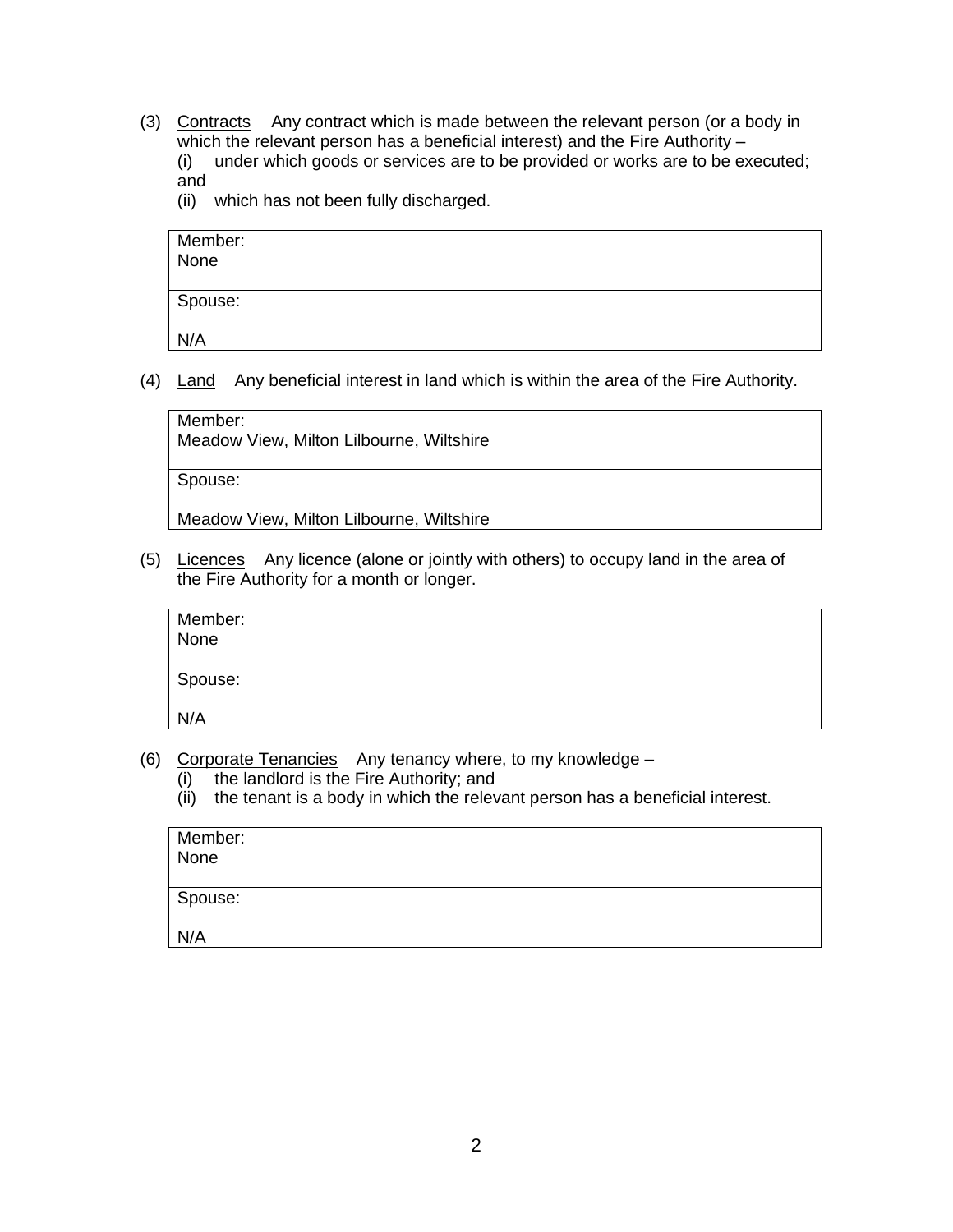### (7) Securities Any beneficial interest in securities of a body where –

(a) that body, to my knowledge, has a place of business of land in the area of the Fire Authority; and

- (b) either  $-$ <br>(i) the
	- the total nominal value of the securities exceeds £25,000 or one hundredth of the total issued share capital of that body; or
	- (ii) if the share capital of that body is of more than one class, the total nominal value of the share of any one class in which the relevant person has a beneficial interest exceeds one hundredth of the total issued share capital of that class.

| Member:<br>None |  |
|-----------------|--|
| Spouse:         |  |
| N/A             |  |

| Date          | 10/01/2022 |
|---------------|------------|
|               |            |
| <b>Signed</b> |            |

#### **Note**

Please check your entries in the register regularly to ensure that they are up to date. Any revisions must be notified in writing using this form to either the Clerk & Monitoring Officer, Jonathan Mair or democratic.services@dwfire.org.uk. Signed forms must be returned, scanned email versions are acceptable. Your entry will be uploaded to your information within the Authority Members section of the Services' website.

**\_\_\_\_\_\_\_\_\_\_\_\_\_\_\_\_\_\_\_\_\_\_\_\_\_\_\_\_\_\_\_\_\_\_\_\_\_\_\_\_\_\_\_\_\_\_\_\_\_\_\_\_**